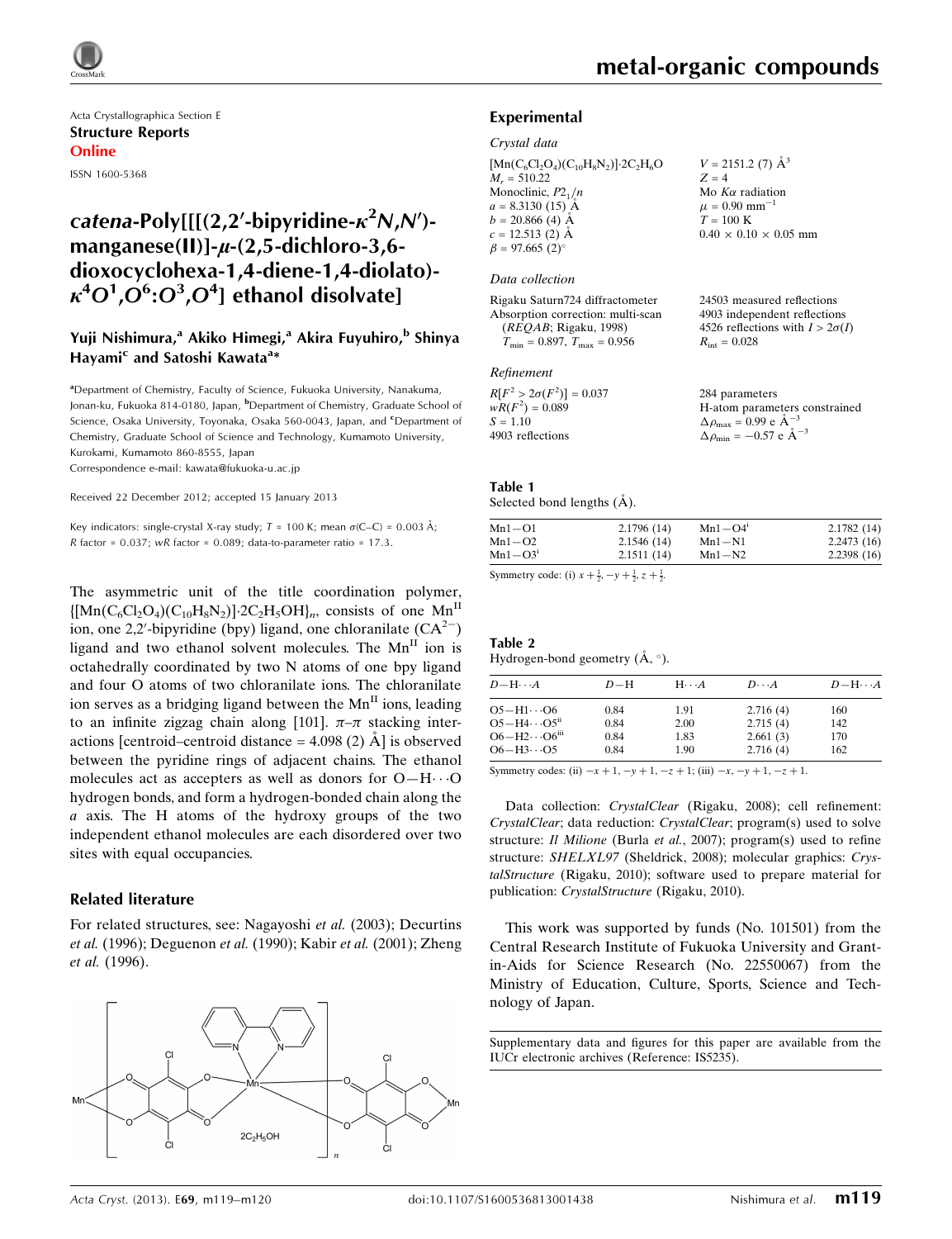### References

- [Burla, M. C., Caliandro, R., Camalli, M., Carrozzini, B., Cascarano, G. L., De](https://scripts.iucr.org/cgi-bin/cr.cgi?rm=pdfbb&cnor=is5235&bbid=BB1) [Caro, L., Giacovazzo, C., Polidori, G., Siliqi, D. & Spagna, R. \(2007\).](https://scripts.iucr.org/cgi-bin/cr.cgi?rm=pdfbb&cnor=is5235&bbid=BB1) J. Appl. Cryst. 40[, 609–613.](https://scripts.iucr.org/cgi-bin/cr.cgi?rm=pdfbb&cnor=is5235&bbid=BB1)
- [Decurtins, S., Schmalle, H. W., Zheng, L.-M. & Ensling, J. \(1996\).](https://scripts.iucr.org/cgi-bin/cr.cgi?rm=pdfbb&cnor=is5235&bbid=BB2) Inorg. Chim. Acta, 244[, 165–170.](https://scripts.iucr.org/cgi-bin/cr.cgi?rm=pdfbb&cnor=is5235&bbid=BB2)
- [Deguenon, D., Bernardinelli, G., Tuchagues, J.-P. & Castan, J.-P. \(1990\).](https://scripts.iucr.org/cgi-bin/cr.cgi?rm=pdfbb&cnor=is5235&bbid=BB3) Inorg. Chem. 29[, 3031–3037.](https://scripts.iucr.org/cgi-bin/cr.cgi?rm=pdfbb&cnor=is5235&bbid=BB3)
- [Kabir, M. K., Kawahara, M., Kumagai, H., Adachi, K., Kawata, S., Ishii, T. &](https://scripts.iucr.org/cgi-bin/cr.cgi?rm=pdfbb&cnor=is5235&bbid=BB4) [Kitagawa, S. \(2001\).](https://scripts.iucr.org/cgi-bin/cr.cgi?rm=pdfbb&cnor=is5235&bbid=BB4) Polyhedron, 20, 1417–1422.
- [Nagayoshi, K., Kabir, M. K., Tobita, H., Honda, K., Kawahara, M., Katada, M.,](https://scripts.iucr.org/cgi-bin/cr.cgi?rm=pdfbb&cnor=is5235&bbid=BB5) [Adachi, K., Nishikawa, H., Ikemoto, I., Kumagai, H., Hosokoshi, Y., Inoue,](https://scripts.iucr.org/cgi-bin/cr.cgi?rm=pdfbb&cnor=is5235&bbid=BB5) [K., Kitagawa, S. & Kawata, S. \(2003\).](https://scripts.iucr.org/cgi-bin/cr.cgi?rm=pdfbb&cnor=is5235&bbid=BB5) J. Am. Chem. Soc. 125, 221–232.
- Rigaku (1998). REQAB[. Rigaku Corporation, Tokyo, Japan.](https://scripts.iucr.org/cgi-bin/cr.cgi?rm=pdfbb&cnor=is5235&bbid=BB6)
- Rigaku (2008). CrystalClear[. Rigaku Corporation, Tokyo, Japan.](https://scripts.iucr.org/cgi-bin/cr.cgi?rm=pdfbb&cnor=is5235&bbid=BB7)
- Rigaku (2010). Crystal Structure[. Rigaku Corporation, Tokyo, Japan.](https://scripts.iucr.org/cgi-bin/cr.cgi?rm=pdfbb&cnor=is5235&bbid=BB8)

[Sheldrick, G. M. \(2008\).](https://scripts.iucr.org/cgi-bin/cr.cgi?rm=pdfbb&cnor=is5235&bbid=BB9) Acta Cryst. A64, 112–122.

[Zheng, L.-M., Schmalle, H. W., Huber, R. & Decurtins, S. \(1996\).](https://scripts.iucr.org/cgi-bin/cr.cgi?rm=pdfbb&cnor=is5235&bbid=BB10) Polyhedron, 15[, 4399–4405.](https://scripts.iucr.org/cgi-bin/cr.cgi?rm=pdfbb&cnor=is5235&bbid=BB10)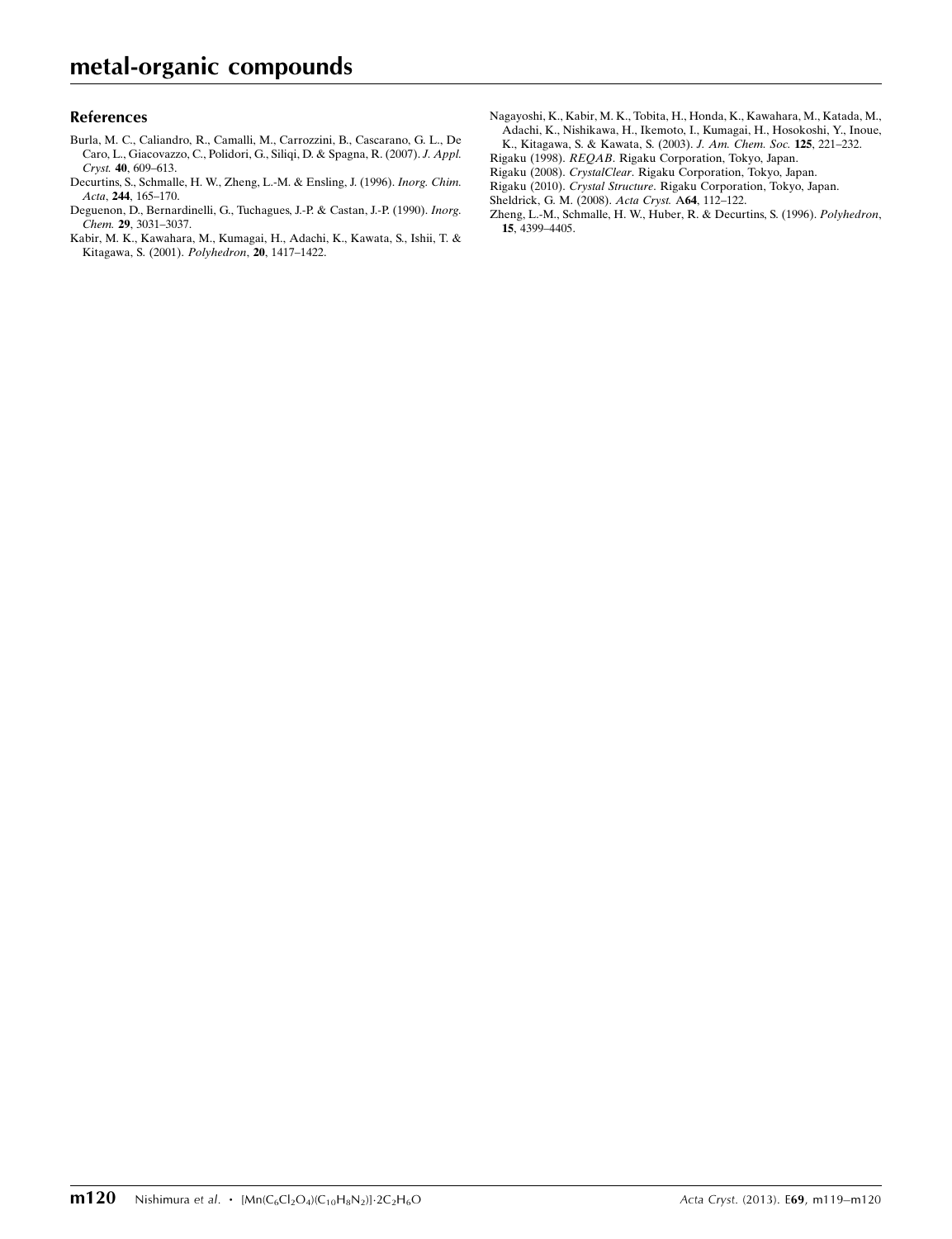# **supporting information**

*Acta Cryst.* (2013). E**69**, m119–m120 [doi:10.1107/S1600536813001438]

# *catena***-Poly[[[(2,2′-bipyridine-***κ***<sup>2</sup>** *N***,***N***′)manganese(II)]-***µ***-(2,5-dichloro-3,6-dioxocyclohexa-1,4-diene-1,4-diolato)-***κ***<sup>4</sup>** *O***<sup>1</sup> ,***O***<sup>6</sup> :***O***<sup>3</sup> ,***O***<sup>4</sup> ] ethanol disolvate]**

# **Yuji Nishimura, Akiko Himegi, Akira Fuyuhiro, Shinya Hayami and Satoshi Kawata**

# **S1. Comment**

In this paper manganese assembled structures of chloranilic acid  $(H<sub>2</sub>CA = 2.5$ -dichloro-3.6-dihydroxy-1.4-benzoquinone) are rationally designed by using bpy. Chloranilic acid can coordinate to metal ions in both the bidentate and the bisbidentate fashions (Nagayoshi *et al.*, 2003). The dianion of chloranilic acid consists of two allyl systems connected by C —C single bonds, with four oxygen atoms partially negatively charged. This potentiality allows for the coordination of transition-metal ions through CA2- bridges and permits the probable propagation of magnetic super-exchange interactions between the paramagnetic centers. These kind of complexes using manganese two ions and  $H_2CA$  were reported previously (Kabir *et al.*, 2001). We report here,  $\{[Mn(C_{10}H_8N_2)(C_6Cl_2O_4)]$ .  $(C_2H_6O)_2\}$ <sub>n</sub> (1), which consists of the Mn(II) one-dimensional chain complex and two ethanol solvent molecules. The manganese(II) ion has a distorted octahedral environment, caused by fairly small bite angles of N—Mn—N [73.06 (7)°] and O—Mn—O [74.62 (5), 74.60 (5)°]. The latter compares with that in  $[Mn(bpy)CA]_n$  (2) (Zheng, *et al.*, 1996) [73.67 (7)°] but is smaller than that of O—Cu—O [77.31 (4)°] in  $\text{[Cu(DCMB)(CA)]}_n$  (DCMB = 3,3'-dicarbomethoxy-2,2'-bipyridine) (Decurtins *et al.*, 1996). The Mn—N distances  $[2.2472 (18)$  and  $2.2397 (18)$  Å] agree well with those in  $[Mn(bpy)(C<sub>2</sub>O<sub>4</sub>)]<sub>n</sub>$  (Deguenon *et al.*, 1990), (2.241, 2.258 Å) and the average Mn—O length (2.166 Å) is compatible with that in **2** (2.180 Å). Overall, the determined Mn— N and Mn—O bond lengths are in agreement with dipositive charged manganese ions as coordination centres. The  $CA<sup>2</sup>$ bridges Mn(II) ions, which leads to infinite chains exhibiting a zig-zag pattern with bipyridine ligands stacking between the chains. The nearest C–C distance of the stacked bipyridine ligands is  $3.607(3)$  Å. This stacking interaction makes two-dimensional packing structure. This Mn···Mn [8.131 (1) Å] separation is a little smaller than the Mn···Mn [8.170 Å] separation in the chain of **2**. The chain complex was assembled in the *bc* plane to form a one-dimensional channel along the *a* axis. The crystal structures of **1**, **2** and  $[Mn(CA)(\text{terpy})]_n$  (terpy = 2,2:6,2-terpyridine) are similar. However, only compound **1** contains two ethanol solvents as solvent molecules. Interstitial solvents are introduced to the channel constructed by the assembling of one-dimensional chains to make a clathrate. Two ethanol solvent molecules are connected through hydrogen bonding, and form a one-dimensional chain along the *a* axis. As a result, voids of compound **1** is expanded by introduction of solvents into the clathrate.

# **S2. Experimental**

A mixture of MnCl<sub>2</sub>.4H<sub>2</sub>O (1 ml, 5 mmolL<sup>-1</sup>) in aqueous solution and 2,2'-bipyridine (1 ml, 5 mmolL<sup>-1</sup>) in ethanol solution was transferred to a glass tube, and then an ethanol solution (10 ml) of H2CA (2 ml, 5 mmol*L*-1) was poured into the tube without mixing the two solutions. Dark violet crystals began to form at ambient temperature in a one week. One of these crystals was used for X-ray crystallography.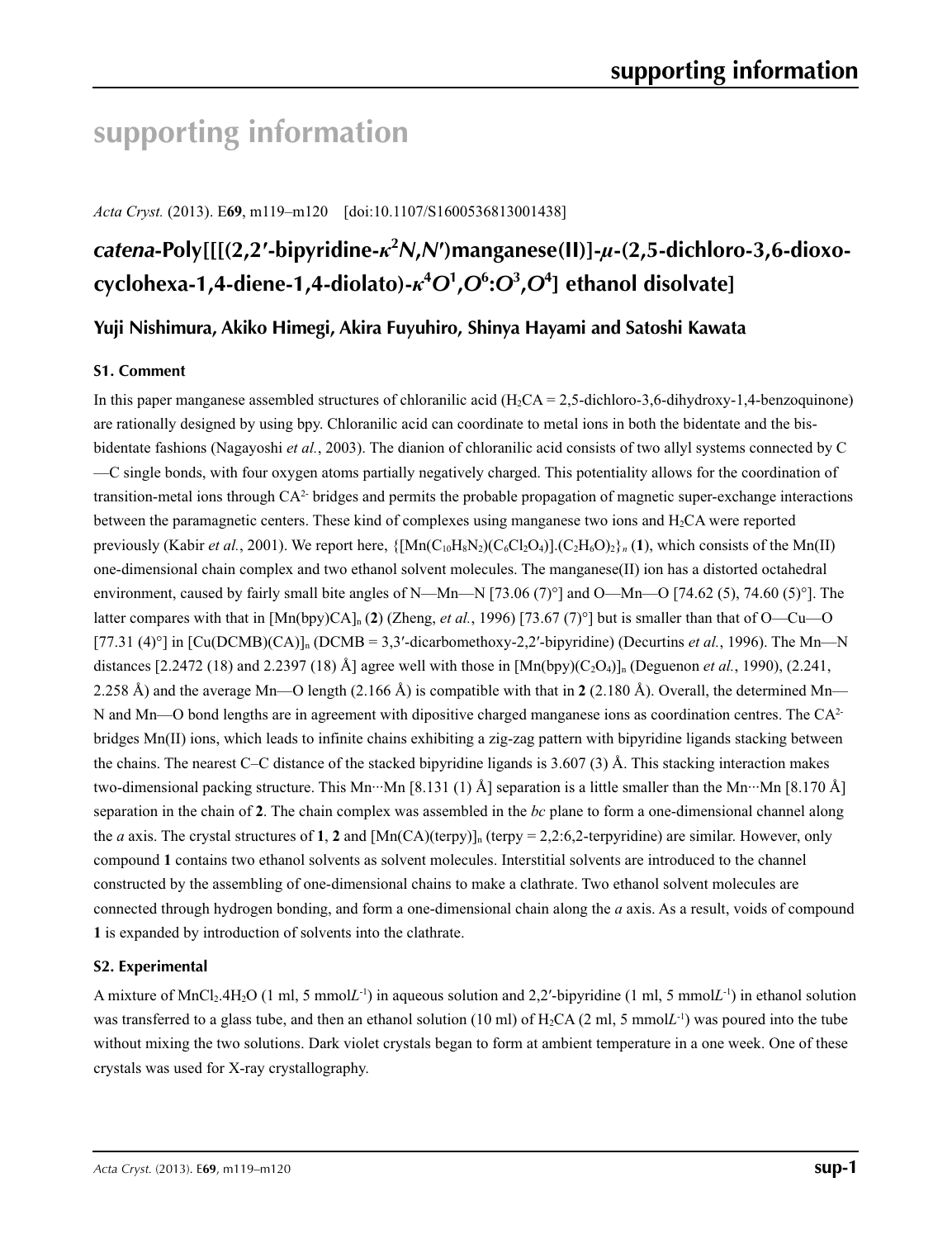## **S3. Refinement**

The C-bound H atoms in the bpy and the methyl group of the ethanol molecule were placed at calculated positions with C  $-H = 0.95$  and 0.98 Å, respectively, and were treated as riding on their parent atoms with  $U_{iso}(H)$  set to 1.2 $U_{eq}(C)$ . Both of the hydrogen atoms on the hydroxy groups of the ethanol solvent molecules are disordered over two sites, each with an occupancy of 0.5 and were treated as riding on their parent oxygen atoms, with  $O-H = 0.84$  Å and with  $U_{iso}(H)$  set to  $1.5U_{eq}(O)$ .



## **Figure 1**

An *ORTEP* drawing for the title compound, showing 50% probability displacement ellipsoids.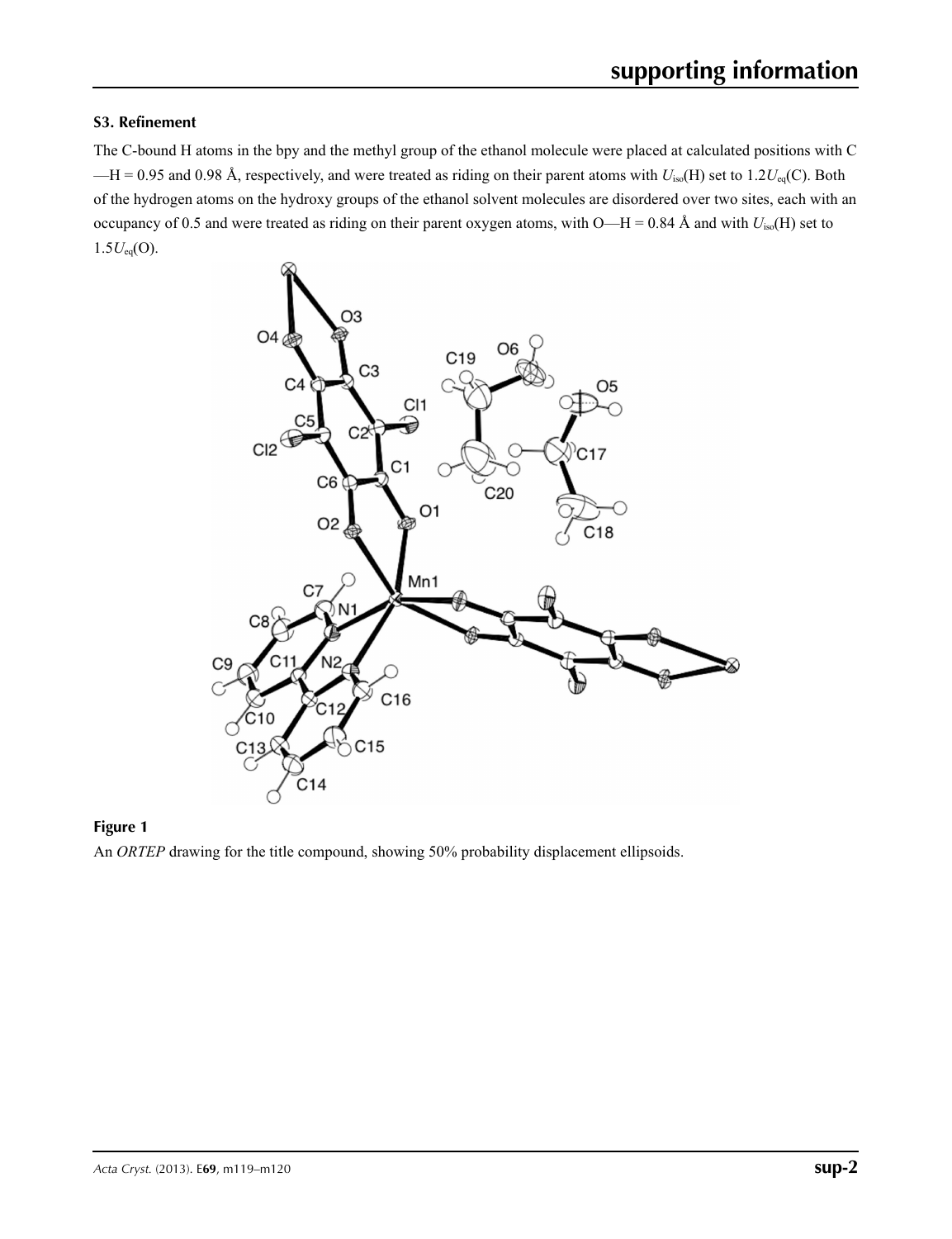

## **Figure 2**

A fragment of one-dimensional channel structure of the title compound along the *a* axis. H atoms have been omitted for clarity.



## **Figure 3**

A partial packing view of the title compound, showing the ethanol solvent molecules forming a one-dimensional chain along the *a* axis through hydrogen bonds. The hydrogen bonds are shown as dashed lines. H atoms have been omitted for clarity.

# *catena***-Poly[[[(2,2′-bipyridine-***κ***<sup>2</sup>** *N***,***N***′)manganese(II)]-***µ***-(2,5-dichloro-3,6-dioxocyclohexa-1,4-diene-1,4-diolato)** *κ***4** *O***<sup>1</sup> ,***O***<sup>6</sup> :***O***<sup>3</sup> ,***O***<sup>4</sup> ] ethanol disolvate]**

| Crystal data                                                            |                     |
|-------------------------------------------------------------------------|---------------------|
| $[{\rm Mn}(C_6Cl_2O_4)(C_{10}H_8N_2)]$ 2C <sub>2</sub> H <sub>6</sub> O | Hall symbol: -P 2yn |
| $M_r = 510.22$                                                          | $a = 8.3130(15)$ Å  |
| Monoclinic, $P2_1/n$                                                    | $b = 20.866$ (4) Å  |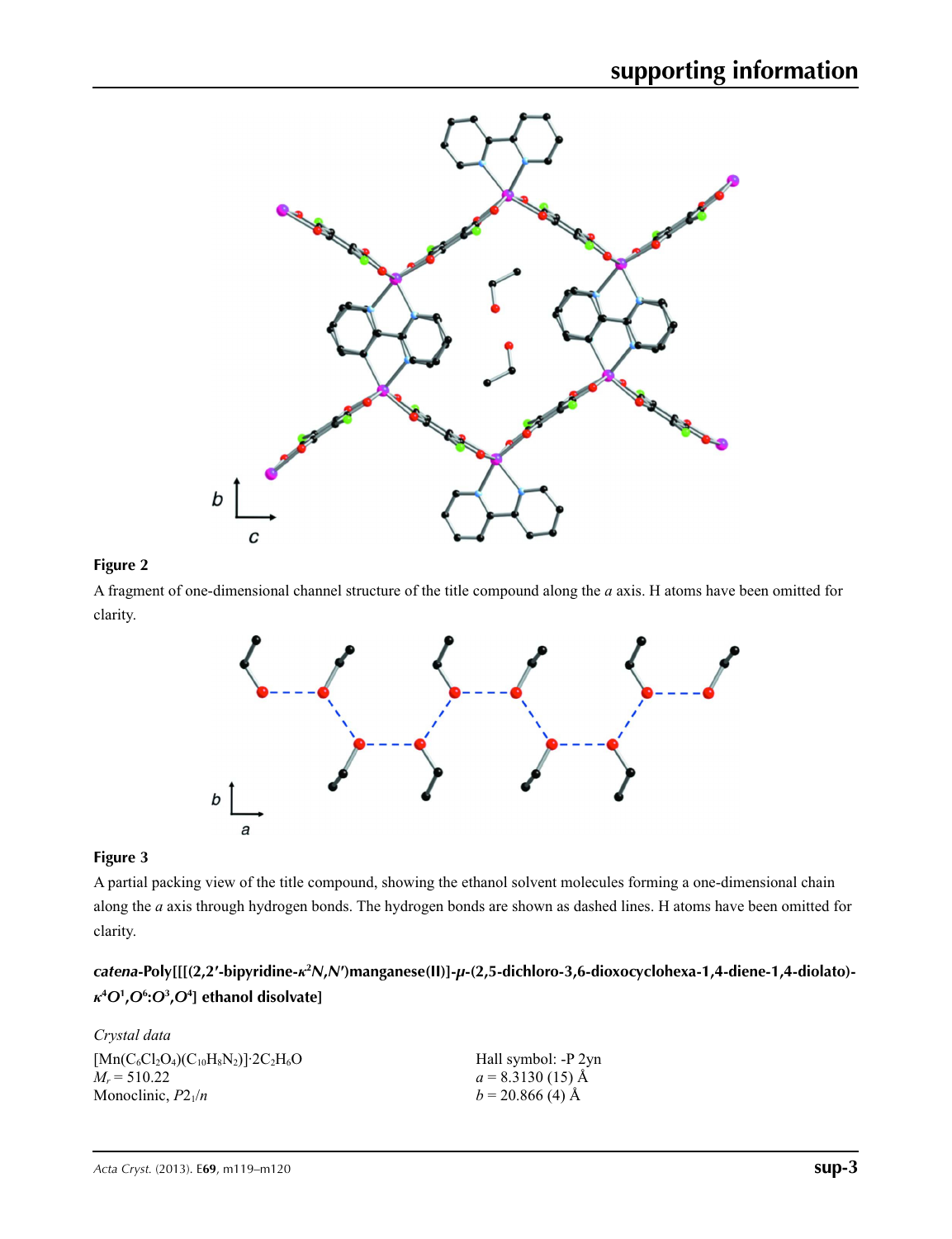Cell parameters from 6299 reflections

24503 measured reflections 4903 independent reflections 4526 reflections with  $I > 2\sigma(I)$ 

 $\theta_{\text{max}} = 27.5^{\circ}, \theta_{\text{min}} = 3.2^{\circ}$ 

 $\theta$  = 3.2–27.5°  $\mu$  = 0.90 mm<sup>-1</sup>  $T = 100 \text{ K}$ Platelet, violet  $0.40 \times 0.10 \times 0.05$  mm

 $R_{\text{int}} = 0.028$ 

 $h = -10 \rightarrow 10$  $k = -27 \rightarrow 26$  $l = -16 \rightarrow 16$ 

 $c = 12.513$  (2) Å  $\beta$  = 97.665 (2)<sup>o</sup>  $V = 2151.2$  (7) Å<sup>3</sup>  $Z = 4$  $F(000) = 1044$  $D_x = 1.575$  Mg m<sup>-3</sup> Mo *Kα* radiation, *λ* = 0.71075 Å

*Data collection*

| Rigaku Saturn724                                   |  |
|----------------------------------------------------|--|
| diffractometer                                     |  |
| Radiation source: fine-focus sealed tube           |  |
| Graphite monochromator                             |  |
| Detector resolution: 7.111 pixels mm <sup>-1</sup> |  |
| $\omega$ scans                                     |  |
| Absorption correction: multi-scan                  |  |
| (REQAB; Rigaku, 1998)                              |  |
| $T_{\min}$ = 0.897, $T_{\max}$ = 0.956             |  |

#### *Refinement*

| Refinement on $F^2$                             | Secondary atom site location: difference Fourier   |
|-------------------------------------------------|----------------------------------------------------|
| Least-squares matrix: full                      | map                                                |
| $R[F^2 > 2\sigma(F^2)] = 0.037$                 | Hydrogen site location: inferred from              |
| $wR(F^2) = 0.089$                               | neighbouring sites                                 |
| $S = 1.10$                                      | H-atom parameters constrained                      |
| 4903 reflections                                | $w = 1/[\sigma^2(F_0^2) + (0.0369P)^2 + 2.5077P]$  |
| 284 parameters                                  | where $P = (F_o^2 + 2F_c^2)/3$                     |
| 0 restraints                                    | $(\Delta/\sigma)_{\text{max}} = 0.002$             |
| Primary atom site location: structure-invariant | $\Delta\rho_{\text{max}}$ = 0.99 e Å <sup>-3</sup> |
| direct methods                                  | $\Delta\rho_{\rm min} = -0.57$ e Å <sup>-3</sup>   |

### *Special details*

**Geometry**. All e.s.d.'s (except the e.s.d. in the dihedral angle between two l.s. planes) are estimated using the full covariance matrix. The cell e.s.d.'s are taken into account individually in the estimation of e.s.d.'s in distances, angles and torsion angles; correlations between e.s.d.'s in cell parameters are only used when they are defined by crystal symmetry. An approximate (isotropic) treatment of cell e.s.d.'s is used for estimating e.s.d.'s involving l.s. planes.

**Refinement**. Refinement of  $F^2$  against ALL reflections. The weighted R-factor wR and goodness of fit *S* are based on  $F^2$ , conventional *R*-factors *R* are based on *F*, with *F* set to zero for negative  $F^2$ . The threshold expression of  $F^2 > \sigma(F^2)$  is used only for calculating *R*-factors(gt) *etc*. and is not relevant to the choice of reflections for refinement. *R*-factors based on *F*<sup>2</sup> are statistically about twice as large as those based on *F*, and *R*- factors based on ALL data will be even larger.

| Fractional atomic coordinates and isotropic or equivalent isotropic displacement parameters $(A^2)$ |  |  |  |  |  |  |
|-----------------------------------------------------------------------------------------------------|--|--|--|--|--|--|
|-----------------------------------------------------------------------------------------------------|--|--|--|--|--|--|

|                 | $\mathcal{X}$  |              | Ζ           | $U_{\rm iso}$ */ $U_{\rm eq}$ | Occ. (2) |
|-----------------|----------------|--------------|-------------|-------------------------------|----------|
| Mn1             | 0.26466(3)     | 0.152282(13) | 0.52153(2)  | 0.01343(8)                    |          |
| C <sub>11</sub> | 0.34709(5)     | 0.29498(2)   | 0.19487(4)  | 0.01890(11)                   |          |
| Cl <sub>2</sub> | $-0.31626(5)$  | 0.22151(2)   | 0.36711(4)  | 0.02093(11)                   |          |
| O <sub>1</sub>  | 0.29779(16)    | 0.21863(6)   | 0.39171(11) | 0.0173(3)                     |          |
| O <sub>2</sub>  | 0.02350(16)    | 0.18152(6)   | 0.45478(10) | 0.0160(3)                     |          |
| O <sub>3</sub>  | 0.00620(16)    | 0.32640(6)   | 0.09766(10) | 0.0157(3)                     |          |
| O4              | $-0.26694(16)$ | 0.29681(7)   | 0.16927(11) | 0.0180(3)                     |          |
| O <sub>5</sub>  | 0.4059(3)      | 0.44845(11)  | 0.46828(18) | 0.0517(5)                     |          |
| H1              | 0.3160         | 0.4420       | 0.4900      | $0.078*$                      | 0.50     |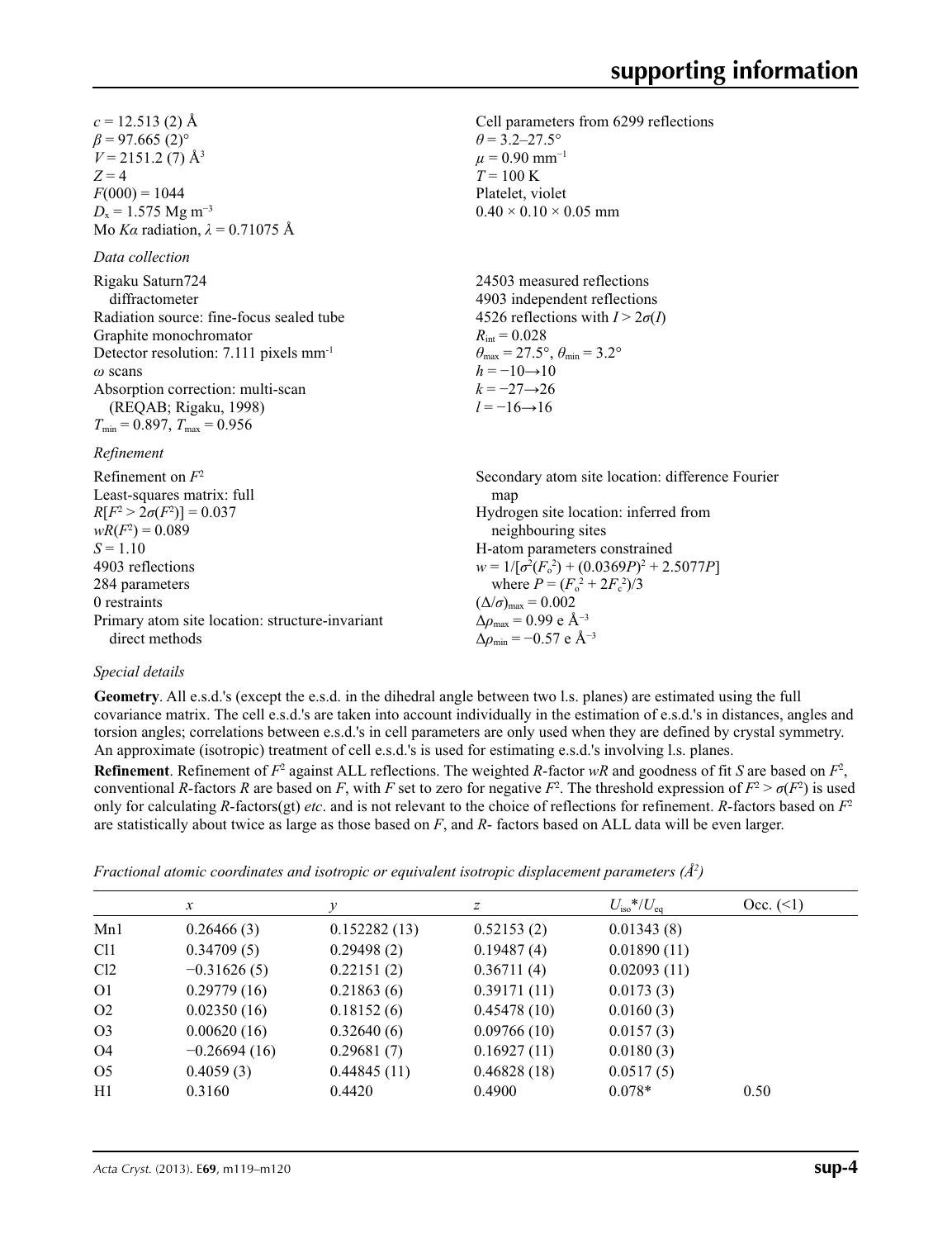| H <sub>4</sub>    | 0.4601       | 0.4714         | 0.5151      | $0.078*$   | 0.50 |
|-------------------|--------------|----------------|-------------|------------|------|
| O <sub>6</sub>    | 0.0886(3)    | 0.44697(10)    | 0.49882(18) | 0.0513(5)  |      |
| H <sub>2</sub>    | 0.0270       | 0.4791         | 0.4920      | $0.077*$   | 0.50 |
| H <sub>3</sub>    | 0.1820       | 0.4395         | 0.4833      | $0.077*$   | 0.50 |
| N1                | 0.32635(19)  | 0.07145(8)     | 0.41547(13) | 0.0169(3)  |      |
| N <sub>2</sub>    | 0.19315(19)  | 0.06124(8)     | 0.59751(13) | 0.0169(3)  |      |
| C1                | 0.1713(2)    | 0.23827(9)     | 0.33539(14) | 0.0141(3)  |      |
| C2                | 0.1669(2)    | 0.27578(9)     | 0.24228(15) | 0.0147(3)  |      |
| C <sub>3</sub>    | 0.0202(2)    | 0.29465(8)     | 0.18379(14) | 0.0132(3)  |      |
| C <sub>4</sub>    | $-0.1402(2)$ | 0.27663(8)     | 0.22528(15) | 0.0139(3)  |      |
| C <sub>5</sub>    | $-0.1360(2)$ | 0.23993(9)     | 0.31882(15) | 0.0153(3)  |      |
| C6                | 0.0100(2)    | 0.21788(8)     | 0.37393(14) | 0.0142(3)  |      |
| C7                | 0.3914(3)    | 0.07952(10)    | 0.32347(16) | 0.0221(4)  |      |
| H7                | 0.4180       | 0.1217         | 0.3031      | $0.026*$   |      |
| C8                | 0.4214(3)    | 0.02880(11)    | 0.25711(17) | 0.0264(4)  |      |
| H <sub>8</sub>    | 0.4677       | 0.0361         | 0.1927      | $0.032*$   |      |
| C9                | 0.3826(3)    | $-0.03242(11)$ | 0.28672(18) | 0.0275(5)  |      |
| H <sub>9</sub>    | 0.4012       | $-0.0680$      | 0.2425      | $0.033*$   |      |
| C10               | 0.3160(3)    | $-0.04169(10)$ | 0.38176(17) | 0.0233(4)  |      |
| H10               | 0.2891       | $-0.0835$      | 0.4036      | $0.028*$   |      |
| C11               | 0.2895(2)    | 0.01144(9)     | 0.44437(15) | 0.0166(4)  |      |
| C12               | 0.2186(2)    | 0.00567(9)     | 0.54702(15) | 0.0167(4)  |      |
| C13               | 0.1817(3)    | $-0.05325(10)$ | 0.58966(17) | 0.0228(4)  |      |
| H13               | 0.1999       | $-0.0919$      | 0.5530      | $0.027*$   |      |
| C14               | 0.1180(3)    | $-0.05466(11)$ | 0.68661(18) | 0.0279(5)  |      |
| H14               | 0.0931       | $-0.0944$      | 0.7175      | $0.033*$   |      |
| C15               | 0.0909(3)    | 0.00214(11)    | 0.73776(18) | 0.0271(5)  |      |
| H15               | 0.0468       | 0.0022         | 0.8040      | $0.033*$   |      |
| C16               | 0.1296(3)    | 0.05905(10)    | 0.69034(16) | 0.0222(4)  |      |
| H16               | 0.1102       | 0.0982         | 0.7251      | $0.027*$   |      |
| C17               | 0.4877(4)    | 0.38834(13)    | 0.4599(2)   | 0.0414(6)  |      |
| H17A              | 0.5837       | 0.3952         | 0.4222      | $0.050*$   |      |
| H17B              | 0.4138       | 0.3584         | 0.4158      | $0.050*$   |      |
| C18               | 0.5409(5)    | 0.35873(16)    | 0.5669(3)   | 0.0669(11) |      |
| <b>H18A</b>       | 0.5981       | 0.3185         | 0.5571      | $0.080*$   |      |
| H18B              | 0.4458       | 0.3499         | 0.6032      | $0.080*$   |      |
| H18C              | 0.6138       | 0.3882         | 0.6110      | $0.080*$   |      |
| C19               | $-0.0048(5)$ | 0.39086(16)    | 0.4859(3)   | 0.0585(8)  |      |
| H <sub>19</sub> A | $-0.0062$    | 0.3750         | 0.4113      | $0.070*$   |      |
| H19B              | $-0.1180$    | 0.4012         | 0.4963      | $0.070*$   |      |
| C20               | 0.0558(6)    | 0.33965(17)    | 0.5616(3)   | 0.0766(12) |      |
| H20A              | $-0.0281$    | 0.3067         | 0.5625      | $0.092*$   |      |
| H20B              | 0.0828       | 0.3577         | 0.6341      | $0.092*$   |      |
| H20C              | 0.1531       | 0.3204         | 0.5385      | $0.092*$   |      |
|                   |              |                |             |            |      |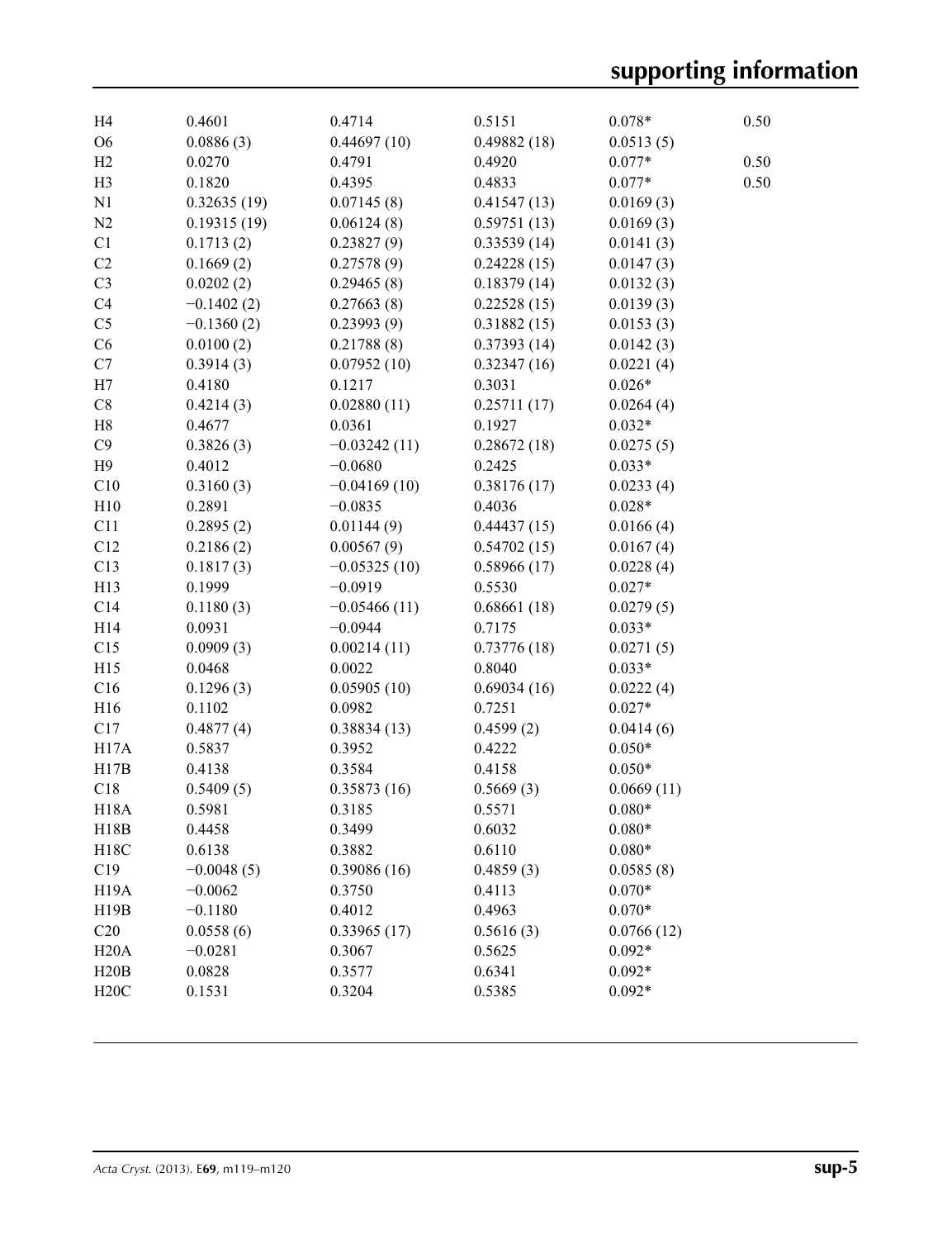|                | $U^{11}$    | $U^{22}$    | $U^{33}$    | $U^{12}$       | $U^{13}$     | $U^{23}$       |  |
|----------------|-------------|-------------|-------------|----------------|--------------|----------------|--|
| Mn1            | 0.01400(15) | 0.01304(14) | 0.01278(14) | 0.00029(10)    | 0.00001(10)  | $-0.00026(10)$ |  |
| Cl1            | 0.0120(2)   | 0.0238(2)   | 0.0214(2)   | $-0.00032(16)$ | 0.00420(16)  | 0.00607(17)    |  |
| Cl2            | 0.0124(2)   | 0.0278(2)   | 0.0233(2)   | 0.00060(17)    | 0.00476(17)  | 0.00960(18)    |  |
| O1             | 0.0127(6)   | 0.0198(7)   | 0.0188(6)   | 0.0002(5)      | 0.0003(5)    | 0.0053(5)      |  |
| O <sub>2</sub> | 0.0151(6)   | 0.0169(6)   | 0.0157(6)   | 0.0001(5)      | 0.0015(5)    | 0.0043(5)      |  |
| O <sub>3</sub> | 0.0147(6)   | 0.0172(6)   | 0.0150(6)   | $-0.0001(5)$   | 0.0012(5)    | 0.0029(5)      |  |
| O4             | 0.0134(6)   | 0.0224(7)   | 0.0181(6)   | 0.0009(5)      | 0.0011(5)    | 0.0060(5)      |  |
| O <sub>5</sub> | 0.0511(12)  | 0.0525(12)  | 0.0534(12)  | 0.0145(10)     | 0.0140(10)   | 0.0084(10)     |  |
| O6             | 0.0492(12)  | 0.0384(10)  | 0.0683(14)  | $-0.0091(9)$   | 0.0155(11)   | 0.0082(10)     |  |
| N1             | 0.0168(8)   | 0.0171(8)   | 0.0164(7)   | 0.0001(6)      | 0.0008(6)    | $-0.0016(6)$   |  |
| N2             | 0.0171(8)   | 0.0160(7)   | 0.0174(7)   | 0.0005(6)      | 0.0013(6)    | 0.0004(6)      |  |
| C1             | 0.0127(8)   | 0.0139(8)   | 0.0153(8)   | 0.0002(6)      | 0.0009(6)    | $-0.0009(7)$   |  |
| C <sub>2</sub> | 0.0113(8)   | 0.0171(8)   | 0.0164(8)   | $-0.0012(7)$   | 0.0040(7)    | 0.0016(7)      |  |
| C <sub>3</sub> | 0.0143(8)   | 0.0117(8)   | 0.0136(8)   | $-0.0005(6)$   | 0.0021(6)    | $-0.0008(6)$   |  |
| C4             | 0.0125(8)   | 0.0132(8)   | 0.0159(8)   | $-0.0010(6)$   | 0.0018(7)    | $-0.0012(7)$   |  |
| C <sub>5</sub> | 0.0113(8)   | 0.0179(9)   | 0.0169(8)   | $-0.0005(7)$   | 0.0027(7)    | 0.0021(7)      |  |
| C6             | 0.0153(9)   | 0.0137(8)   | 0.0138(8)   | $-0.0017(7)$   | 0.0023(7)    | $-0.0015(6)$   |  |
| C7             | 0.0256(10)  | 0.0226(10)  | 0.0184(9)   | 0.0004(8)      | 0.0041(8)    | 0.0001(8)      |  |
| C8             | 0.0305(11)  | 0.0302(11)  | 0.0192(10)  | 0.0039(9)      | 0.0062(8)    | $-0.0048(8)$   |  |
| C9             | 0.0334(12)  | 0.0244(10)  | 0.0243(10)  | 0.0072(9)      | 0.0025(9)    | $-0.0086(8)$   |  |
| C10            | 0.0270(11)  | 0.0169(9)   | 0.0247(10)  | 0.0042(8)      | $-0.0007(8)$ | $-0.0036(8)$   |  |
| C11            | 0.0151(9)   | 0.0160(9)   | 0.0176(9)   | 0.0016(7)      | $-0.0020(7)$ | $-0.0016(7)$   |  |
| C12            | 0.0153(9)   | 0.0152(9)   | 0.0185(9)   | $-0.0004(7)$   | $-0.0016(7)$ | 0.0006(7)      |  |
| C13            | 0.0263(11)  | 0.0157(9)   | 0.0257(10)  | $-0.0017(8)$   | 0.0010(8)    | 0.0003(8)      |  |
| C14            | 0.0334(12)  | 0.0221(10)  | 0.0278(11)  | $-0.0061(9)$   | 0.0030(9)    | 0.0045(8)      |  |
| C15            | 0.0319(12)  | 0.0280(11)  | 0.0226(10)  | $-0.0043(9)$   | 0.0076(9)    | 0.0033(8)      |  |
| C16            | 0.0259(10)  | 0.0218(10)  | 0.0194(9)   | $-0.0003(8)$   | 0.0042(8)    | $-0.0004(8)$   |  |
| C17            | 0.0538(17)  | 0.0398(14)  | 0.0322(13)  | $-0.0009(12)$  | 0.0117(12)   | $-0.0033(11)$  |  |
| C18            | 0.116(3)    | 0.0443(17)  | 0.0475(18)  | 0.0256(19)     | 0.038(2)     | 0.0151(14)     |  |
| C19            | 0.067(2)    | 0.0472(17)  | 0.059(2)    | $-0.0157(16)$  | 0.0020(16)   | 0.0035(15)     |  |
| C20            | 0.133(4)    | 0.0471(19)  | 0.051(2)    | $-0.001(2)$    | 0.020(2)     | $-0.0120(16)$  |  |

*Atomic displacement parameters (Å2 )*

# *Geometric parameters (Å, º)*

| $Mn1 - 01$              | 2.1796(14) | $C11 - C12$ | 1.488(3) |
|-------------------------|------------|-------------|----------|
| $Mn1 - 02$              | 2.1546(14) | $C12 - C13$ | 1.391(3) |
| $Mn1 - O3i$             | 2.1511(14) | $C13 - C14$ | 1.387(3) |
| $Mn1 - O4$ <sup>i</sup> | 2.1782(14) | $C14 - C15$ | 1.380(3) |
| $Mn1 - N1$              | 2.2473(16) | $C15 - C16$ | 1.384(3) |
| $Mn1-M2$                | 2.2398(16) | $C17 - C18$ | 1.488(4) |
| $Cl1-C2$                | 1.7304(18) | $C19 - C20$ | 1.471(5) |
| $Cl2-C5$                | 1.7322(18) | $O5 - H1$   | 0.840    |
| $O1 - C1$               | 1.254(2)   | $O5 - H4$   | 0.840    |
| $O2 - C6$               | 1.258(2)   | $O6-H2$     | 0.840    |
| $O3-C3$                 | 1.257(2)   | $O6-H3$     | 0.840    |
|                         |            |             |          |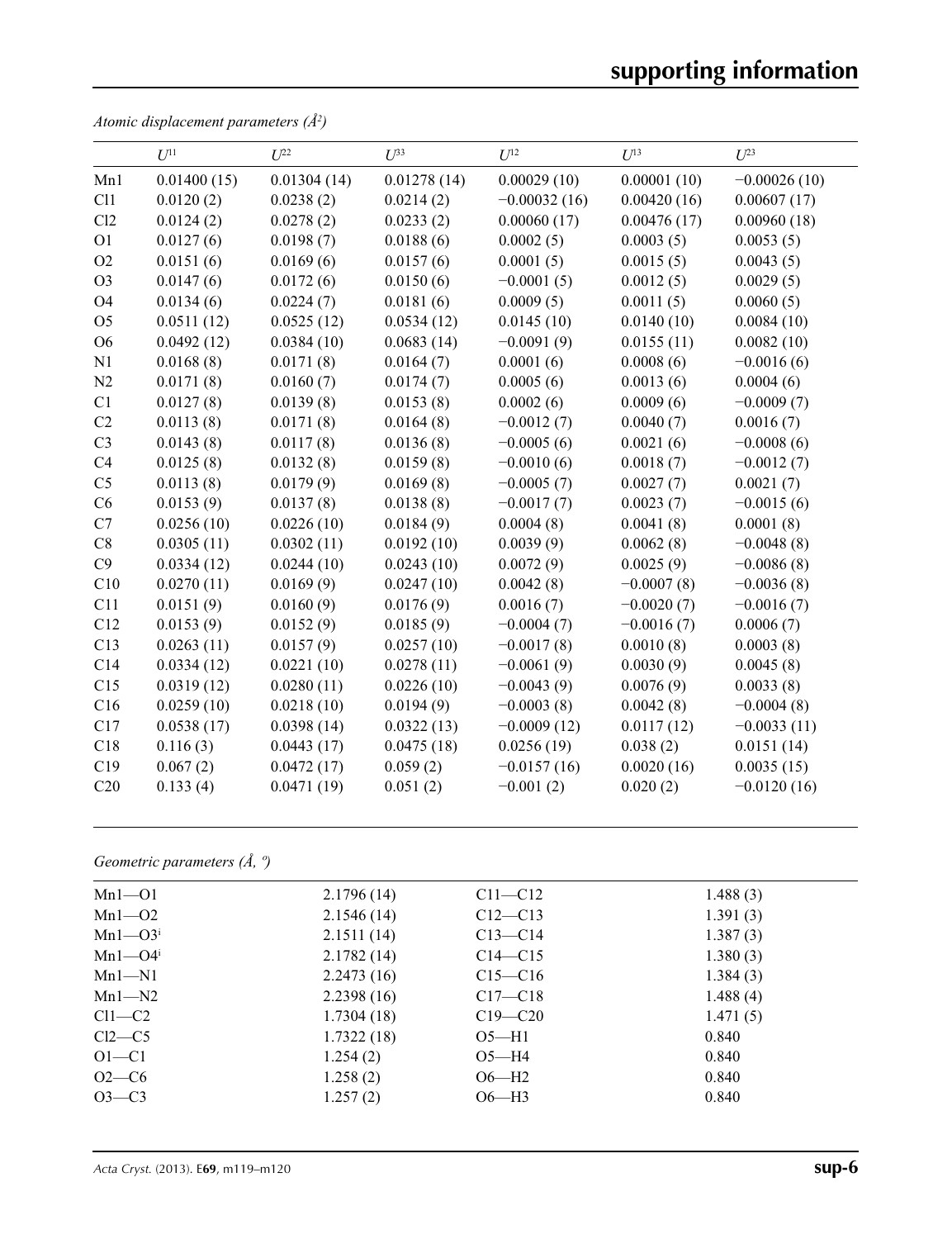| $O3$ —Mn $1ii$                | 2.1510(13) | $C7 - H7$              | 0.950      |
|-------------------------------|------------|------------------------|------------|
| $O4 - C4$                     | 1.257(2)   | $C8 - H8$              | 0.950      |
| $O4 - Mn1$ <sup>ii</sup>      | 2.1782(14) | $C9 - H9$              | 0.950      |
| $O5 - C17$                    | 1.437(3)   | $C10 - H10$            | 0.950      |
| $O6 - C19$                    | 1.402(4)   | $C13 - H13$            | 0.950      |
| $N1 - C7$                     | 1.346(3)   | $C14 - H14$            | 0.950      |
| $N1 - C11$                    | 1.350(2)   | $C15 - H15$            | 0.950      |
| $N2-C16$                      | 1.340(3)   | $C16 - H16$            | 0.950      |
| $N2 - C12$                    | 1.351(2)   | $C17 - H17A$           | 0.990      |
| $C1 - C2$                     | 1.400(3)   | $C17 - H17B$           | 0.990      |
| $C1-C6$                       | 1.544(2)   | $C18 - H18A$           | 0.980      |
| $C2-C3$                       | 1.392(3)   | $C18 - H18B$           | 0.980      |
| $C3-C4$                       | 1.541(2)   | C18-H18C               | 0.980      |
| $C4 - C5$                     |            | C19-H19A               | 0.990      |
|                               | 1.395(3)   |                        |            |
| $C5-C6$                       | 1.392(3)   | C19-H19B               | 0.990      |
| $C7-C8$                       | 1.388(3)   | $C20 - H20A$           | 0.980      |
| $C8 - C9$                     | 1.380(3)   | $C20 - H20B$           | 0.980      |
| $C9 - C10$                    | 1.391(3)   | $C20 - H20C$           | 0.980      |
| $C10 - C11$                   | 1.392(3)   | $H2-H2$ <sup>iii</sup> | 1.0155(1)  |
| $O3^i$ -Mn1- $O2$             | 151.46(5)  | $N2 - C12 - C11$       | 116.06(16) |
| $O3^i$ -Mn1- $O4^i$           | 74.60(5)   | $C13 - C12 - C11$      | 122.40(17) |
| $O2 - Mn1 - O4$               | 88.83 (5)  | $C14 - C13 - C12$      | 118.93(19) |
| $O3^i$ -Mn1- $O1$             | 89.74(5)   | $C15-C14-C13$          | 119.5(2)   |
| $O2 - Mn1 - O1$               | 74.62(5)   | $C14-C15-C16$          | 118.5(2)   |
| $O4^i$ -Mn1- $O1$             | 111.37(6)  | $N2 - C16 - C15$       | 122.82(19) |
| $O3^i$ -Mn1-N2                | 105.80(6)  | $O5 - C17 - C18$       | 112.5(2)   |
| $O2 - Mn1 - N2$               | 96.82(5)   | $O6 - C19 - C20$       | 113.3(3)   |
| $O4^i$ —Mn1—N2                |            | $C17 - 05 - H1$        | 109.5      |
|                               | 89.11(6)   |                        |            |
| $O1 - Mn1 - N2$               | 157.24(6)  | $C17 - 05 - H4$        | 109.5      |
| $O3^i$ -Mn1-N1                | 98.26(5)   | $C19 - 06 - H2$        | 109.5      |
| $O2 - Mn1 - N1$               | 104.92(6)  | $C19 - 06 - H3$        | 109.5      |
| $O4^i$ -Mn1-N1                | 158.45(6)  | $N1-C7-H7$             | 118.629    |
| $O1-Mn1-N1$                   | 88.57 (6)  | $C8-C7-H7$             | 118.631    |
| $N2 - Mn1 - N1$               | 73.05(6)   | $C7-C8-H8$             | 120.730    |
| $Cl$ -Ol-Mnl                  | 116.52(12) | $C9-C8-H8$             | 120.716    |
| $C6 - O2 - Mn1$               | 117.46(12) | $C8-C9-H9$             | 120.253    |
| $C3 - O3 - Mn1$ <sup>ii</sup> | 117.58(12) | $C10-C9-H9$            | 120.256    |
| $C4 - O4 - Mn1$ ii            | 116.71(12) | $C9 - C10 - H10$       | 120.608    |
| $C7 - N1 - C11$               | 118.46(17) | $C11 - C10 - H10$      | 120.605    |
| $C7 - N1 - Mn1$               | 124.09(13) | $C12-C13-H13$          | 120.536    |
| $C11 - N1 - Mn1$              | 117.40(12) | $C14 - C13 - H13$      | 120.531    |
| $C16 - N2 - C12$              | 118.74(17) | $C13 - C14 - H14$      | 120.253    |
| $C16 - N2 - Mn1$              | 123.70(13) | $C15-C14-H14$          | 120.257    |
| $C12 - N2 - Mn1$              | 117.55(12) | $C14 - C15 - H15$      | 120.770    |
| $O1 - C1 - C2$                | 125.27(17) | $C16 - C15 - H15$      | 120.765    |
| $O1 - C1 - C6$                | 115.62(16) | $N2-C16-H16$           | 118.596    |
| $C2-C1-C6$                    | 119.11(16) | $C15-C16-H16$          | 118.588    |